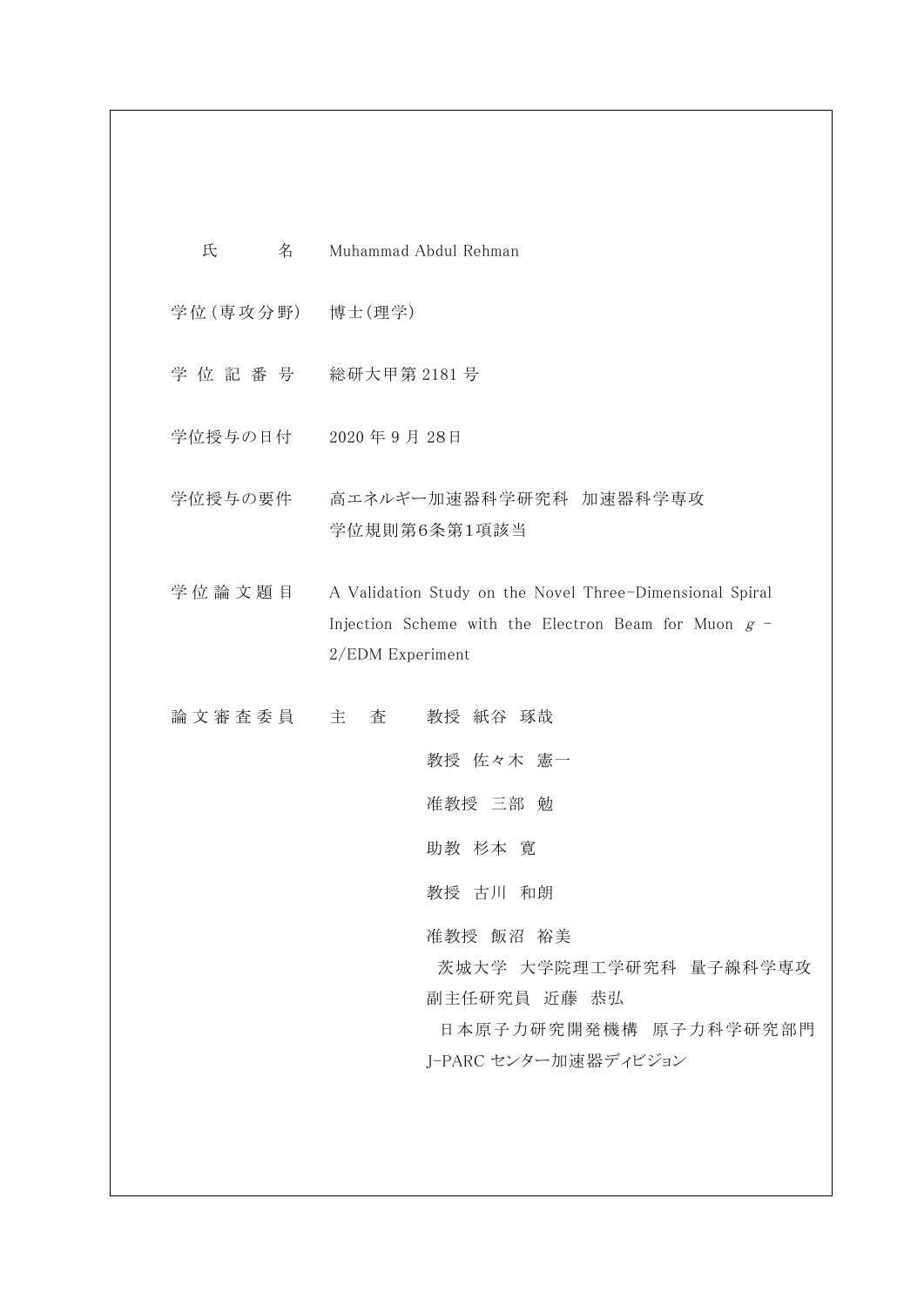## **Summary of Doctoral Thesis**

Name in full Muhammad Abdul Rehman

Title A Validation Study on the Novel Three-Dimensional Spiral Injection Scheme with the Electron Beam for Muon *g* - 2/EDM Experiment

The muon anomalous magnetic moment  $(g - 2)$ <sup> $\mu$ </sup> is one of the most important measurements in elementary particle physics. The most recent measurement of (*g -* 2) *<sup>µ</sup>* at Brookhaven National Laboratory (BNL) results in more than 3σ discrepancy compared with the equally precise Standard Model prediction. This disparity could be indicative of new physics beyond the standard model. To resolve this discrepancy, a new muon's *g* - 2/EDM (E34) experiment at J-PARC aims to measure  $(g - 2)$ <sub>*µ*</sub> to a precision of 0.1 ppm and electric dipole moment (EDM) down to the sensitivity of  $1.5 \times 10^{-21}$  e.cm. The key objective of measuring  $(g - 2)$  *µ* is to store spin polarized  $\mu^+$  beam in a magnetic field and evaluate the evolution of the spin precession vector. In the E34 experiment, a muon beam with an emittance less than  $0.5\pi$  mm·mrad and a momentum of 300 MeV/*c* from a muon accelerator will be injected into a compact 3-T solenoid magnet. The muon beam will be stored on a 0.66 m diameter orbit. The solenoid magnet will provide an unprecedented local field uniformity of 0.1 ppm (peak to peak).

A new three-dimensional spiral injection scheme has been invented to inject the beam into a compact solenoid magnet. This new injection scheme will enhance injection efficiency and overcome technical challenges related to the small storage orbit diameter. In the spiral injection scheme, the beam will be injected at a vertical angle into the storage magnet. The radial component of the fringe field of the solenoid magnet will decrease the vertical angle of the beam as it approaches the midplane of the magnet. Finally, a magnetic pulsed kicker will guide the beam to the storage volume where the beam will be stored under a weak focusing field. However, the injection of the accelerated beam into such a small storage orbit is unprecedented; therefore, a demonstration experiment to establish the feasibility of this new injection scheme is inevitable.

The purpose of this research was to develop a scale down Spiral Injection Test Experiment (SITE) with an electron beam to demonstrate the ideology behind this new injection scheme.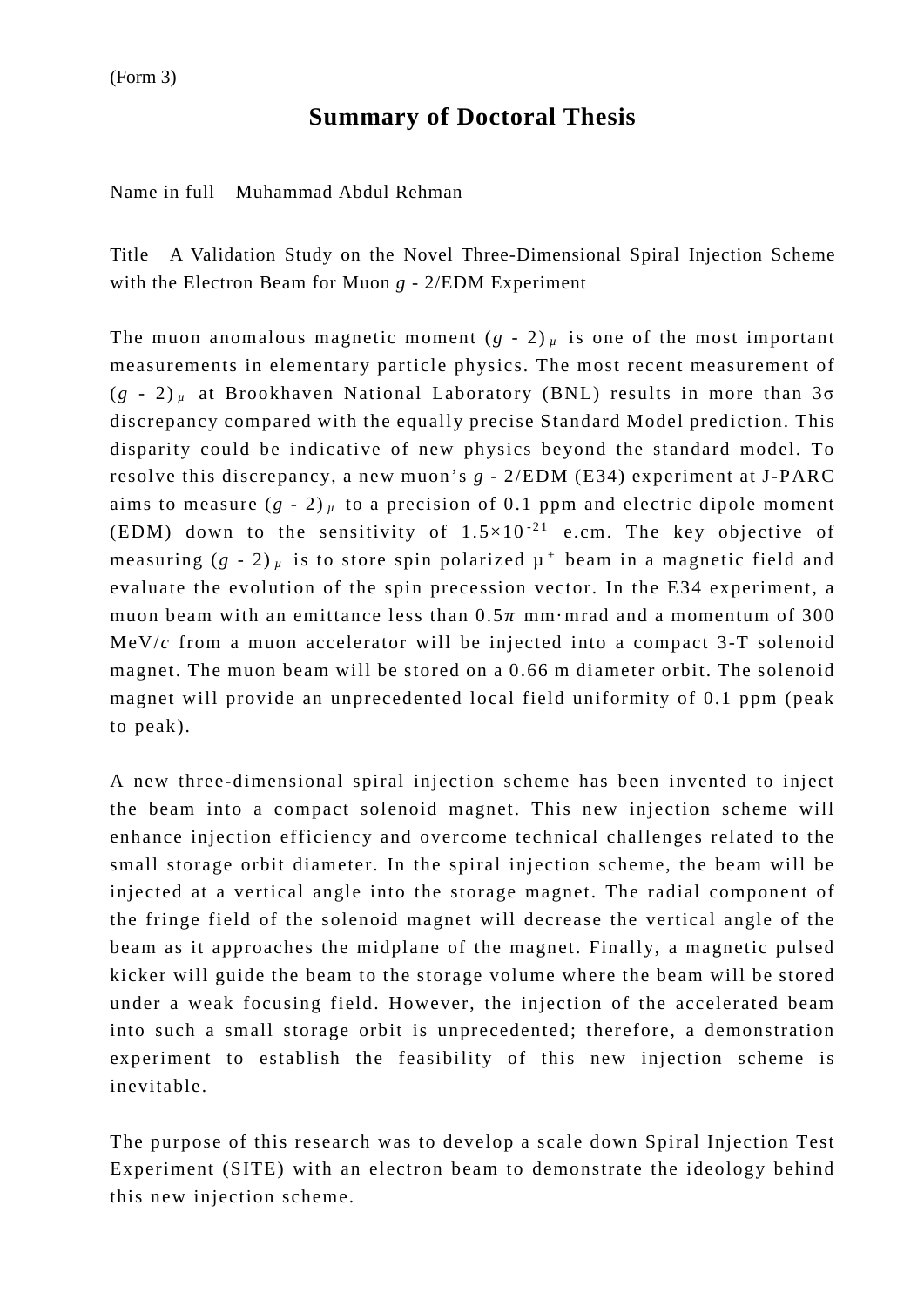An electron beamline of a length of 2 m has been designed and constructed for the SITE. The beamline consists of a triode-type thermionic electron gun with a **LaB <sup>6</sup>** cathode to generate a DC electron beam of 80 keV with a beam current of approximately 100 µA. Subsequently, a magnetic lens was placed to prevent the growth of the beam. A collimator with a diameter of 3 mm and a length of 5 mm was placed at a distance of 0.7 m from the exit of the electron gun. A pair of air-core steering coils has been installed to control the transverse position of the 80 keV electron beam. Next, three rotation quadrupole magnets were installed to control the beam phase space for the spiral injection. An electron beam in a straight beam line was successfully commissioned and confirmed at several locations via fluorescent screen monitors. The emittance of the electron beam after collimation was measured by the quadrupole scan method. The emittance value in the horizontal direction was estimated  $0.61\pm0.05$ mm·mrad and in the vertical direction, it was  $0.41 \pm 0.04$  mm·mrad. In order to estimate the beam transverse coupling strength a simple procedure was developed. The coupling strength of the beam after the collimator was estimated to  $0.2\pm0.6$ . This small value of coupling means decoupled beam after the collimator.

A normal conducting solenoid-type storage magnet of field strength 82.5 Gauss was designed and constructed to store the electron beam in an orbit with a diameter of 0.24 m. In the case of SITE, the field index value "*n*" (strength of weak focusing:  $0 < n < 1$ ) of  $1.65 \times 10^{-2}$  was set. This higher value of the field index relaxes the phase space requirement and vertical kicker parameters for SITE.

A non-invasive gas monitor was used to detect the electron beam track in the storage magnet. A charge-coupled device (CCD) camera was used to observe fluorescent light originating from the gas monitor. An electron beam track of four turns in the vacuum chamber of the storage magnet was confirmed by this gas monitor, which is a good qualitative tool to efficiently verify the electron beam track inside the storage magnet. However, a gas monitor lacks the ability to provide quantitative information about the position of the beam and the profile in the storage magnet. Therefore, a special type of a wire scanner for determining the beam position and measuring the profile in the solenoid magnet was designed, constructed and successfully commissioned for SITE. Two wire scanners were installed on the storage magnet to measure the beam profile and beam evolution in the storage magnet.

Due to the axial symmetric field of the solenoid magnet, a strongly XY-coupled beam is required. To produce the required phase space for the solenoid-type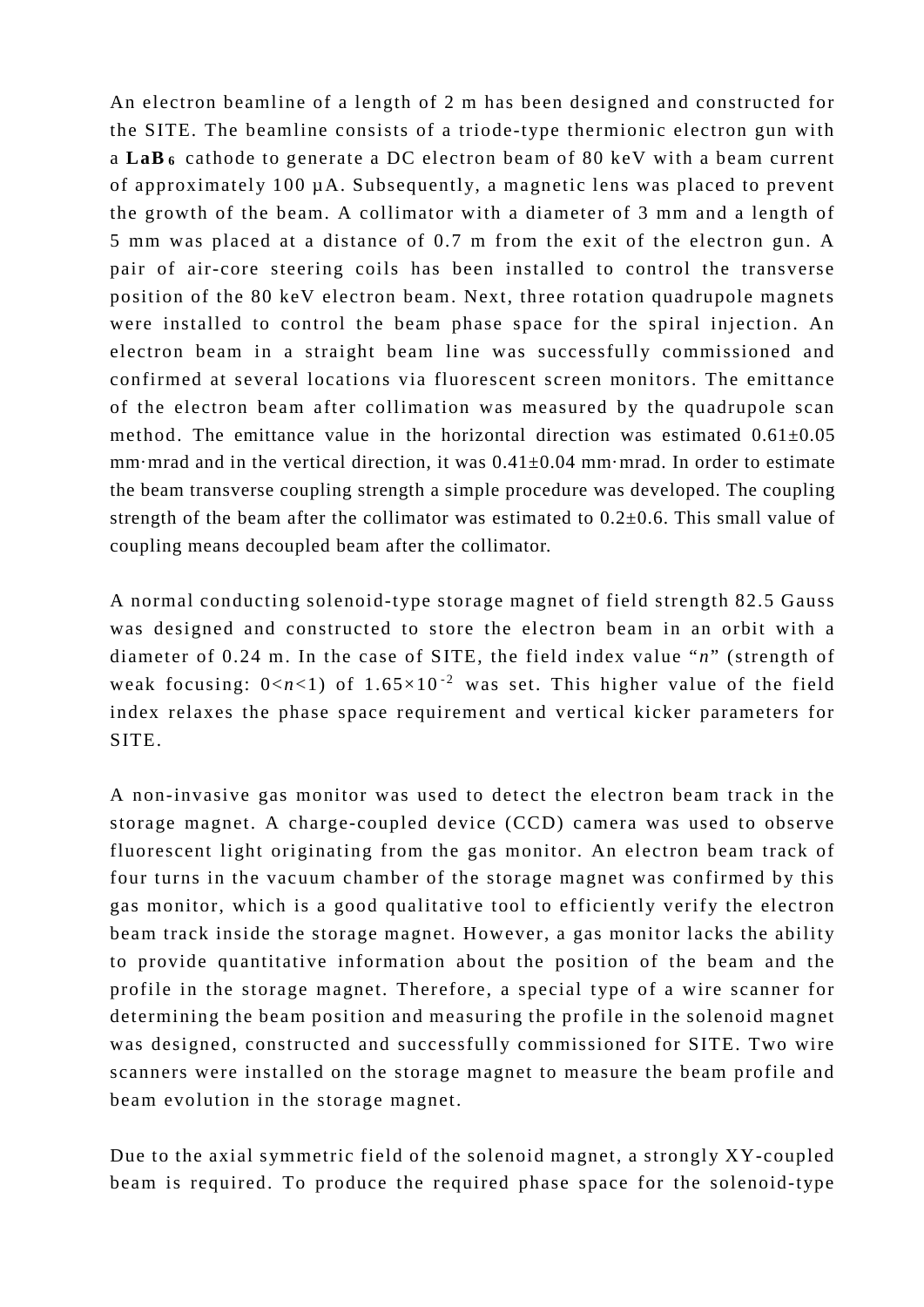storage magnet, a beam transport line consisting of three rotatable quadrupole magnets has been designed and built for SITE. The vertical beam size reduction by means of phase space matching and other geometrical information have been successfully measured by the wire scanners and confirmed by the simulation. The vertical beam size had been reduced to  $25.68\pm0.31$  mm with the phase matching as compared to vertical beam growth of  $78.41\pm0.83$  mm without any rotatable quadrupole magnets.

To store the beam at the center of the storage magnet, a pulsed magnetic kicker was designed and simulated. From simulation studies, the best design parameters for the magnetic kicker have been determined. As explained earlier in the case of SITE, the field index value of  $1.65 \times 10^{-2}$  was used. This value of the field index allowed to use pulse width of 50 ns for the kicker. In addition, it also provides a weak focusing trap of  $\pm 50$  mm at storage region. A tracking simulation with the best beam phase space that can achieved by the three rotatable quadrupole magnets has been performed. And it was estimated that injection efficiency of 81% can be achieved for SITE.

The purpose of this study was to prove the ideology of 3-D spiral injection scheme with the electron beam. The qualitative and quantitative details of the vertical and horizontal beam profiles and positions inside the solenoid storage magnet are one of the most important requisites for the successful 3-D spiral injection. Therefore, a wire scanner type beam position and profile monitor was developed for the SITE. The knowledge and experience of wire scanner development to extract the beam profile and position for the SITE storage magnet greatly helped to understand the beam behavior inside the solenoid storage magnet. Moreover, it paved the way for the development of a similar quantitative monitor for the successful 3-D spiral injection in the case of E34. The method to measure the transverse beam coupling developed at the SITE will also be implanted at E34 to estimate the coupling strength at the matching point.

Hence, evidence from this study concludes that the novel 3-D spiral injection scheme can be applied to the E34 storage magnet with the appropriate phase space matching and a quantitative monitor for the solenoid type storage magnet.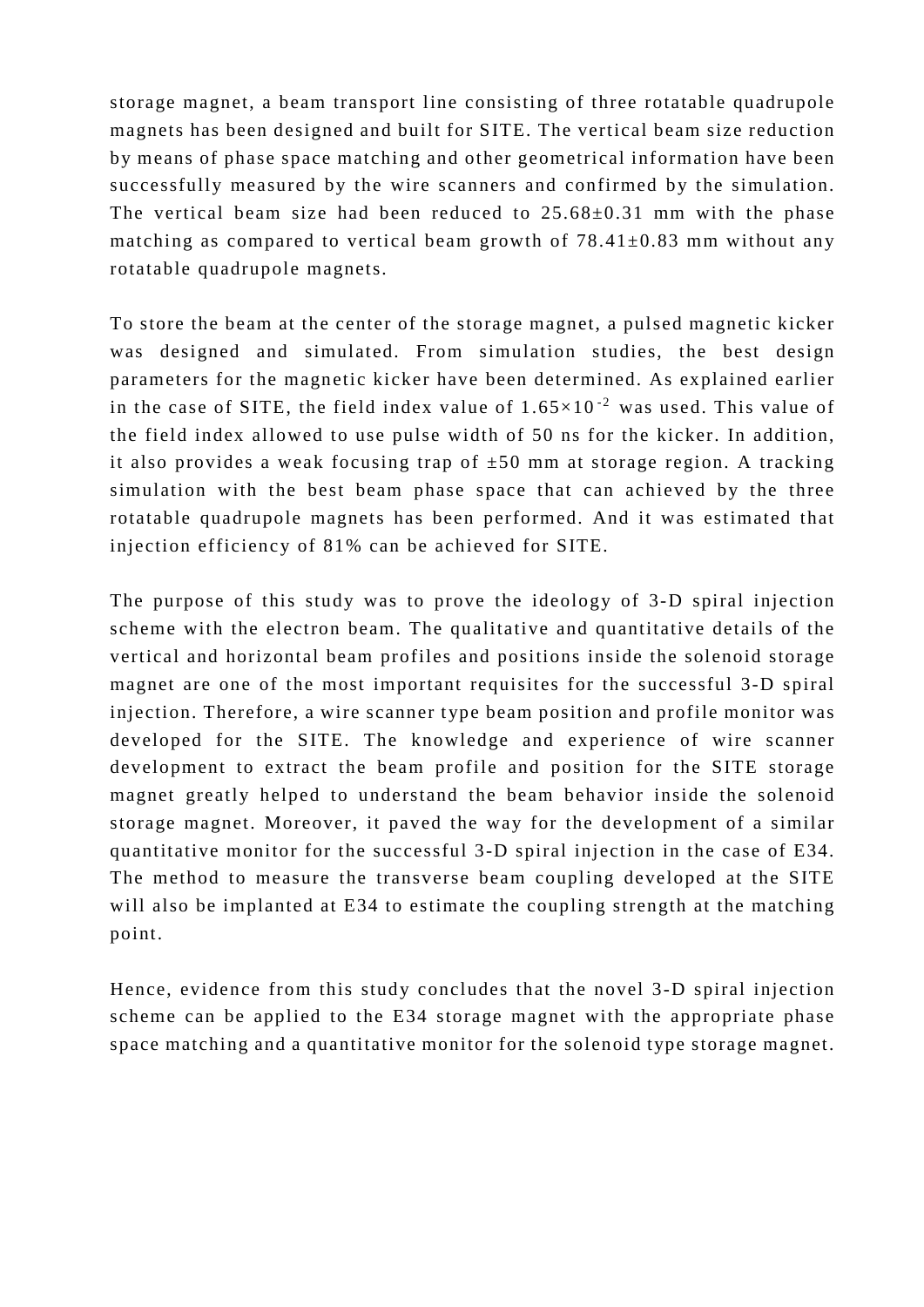Results of the doctoral thesis screening

## 博士論文審査結果

## 氏 名 *<sup>E</sup>* Name in Full *<sup>A</sup>* Muhammad Abdul Rehman

 $A$   $A$   $\rightarrow$   $A$   $B$ <sup> $\rightarrow$ </sup>  $B$ <sup> $\rightarrow$ </sup> *<sup>A</sup>* A Validation Study on the Novel Three-Dimensional Spiral Injection Scheme with the Electron Beam for Muon  $g \cdot 2/\text{EDM}$  Experiment

J-PARC 加速器の E34 実験において計画されているミューオンの異常磁気モーメントの 超高精度での測定は標準理論を超える物理現象の発見につながる可能性のある重要な実験 である。実験の精度を飛躍的に向上させるためには磁場の一様性が極めて優れた 3T 磁場 強度の超伝導 MRI 型ソレノイドを用いるが、そこにミューオンビームを蓄積するために は従来のような蓄積ビーム旋回軌道面内での入射方式を適用することが不可能であり、世 界で初めて開発された三次元螺旋軌道入射方式を採用することになった。この方式ではビ ームの水平方向と垂直方向の運動の結合(XY 結合)が強いためにビームサイズの増大を 引き起こすので、入射前のビームにこの影響を相殺するような相関を持ったビーム光学的 な整合を取っておくことが重要であることがこれまでに明らかになっている。

Rehman 氏はこの新しい入射方式の原理検証を行うために、事前の試験には使用するこ とが困難なミューオンの代わりに熱電子銃からの電子ビームを常伝導ソレノイドに三次元 螺旋軌道で入射しそのビーム特性を測定するためのテストスタンドを構築した。そこでは、 電子銃からの DC ビームをパルス化するための静電チョッパー、XY 結合のあるビーム整 合を取るために中心軸の周りに回転することのできる四極電磁石のシステム、ビームの Twiss パラメータを測定するためのスクリーンモニター、入射したソレノイド内の三次元 軌道を観測するための N2 ガスモニター、三次元軌道上でのビームサイズをより定量的に 測定するための 3D ワイヤースキャナーシステムなどの開発を行った。そして測定された 初期ビームの Twiss パラメータを基にした計算により、必要とされる XY 結合を作るよう な四極電磁石の磁場強度と回転角のパラメータを限られた数の自由度の中で求めた。こう して得られたパラメータに基づいてビーム入射試験を行い、ワイヤースキャナーによる測 定により、シミュレーションで予測される程度までソレノイド内でのビームサイズを小さ くすることができることが確認された。

この Rehman 氏の研究により、適切な XY 結合ビーム整合を取ることによりソレノイド 内の三次元軌道でのビームサイズを必要な程度に小さくすることができることが確認され たこととこのビームサイズを定量的に測定する方法が確立されたことはミューオンによる E34 実験における三次元螺旋軌道入射方式の実現に向けて重要な示唆を与えている。

本審査会ではこれまでの研究の手法と結果についての発表を行い、質疑応答でも質問に 対する的確な回答を行なっており、本研究に関する深い理解を有していると判断できる。 また論文は英語で書かれており、本審査におけるプレゼン及び質疑応答も全て英語で行わ れ英語能力も十分であることが確認できた。またこの研究に関しては IPAC の国際会議等

(peer review 付き)で発表し、別途投稿論文を準備中である。以上のことから本論文は十